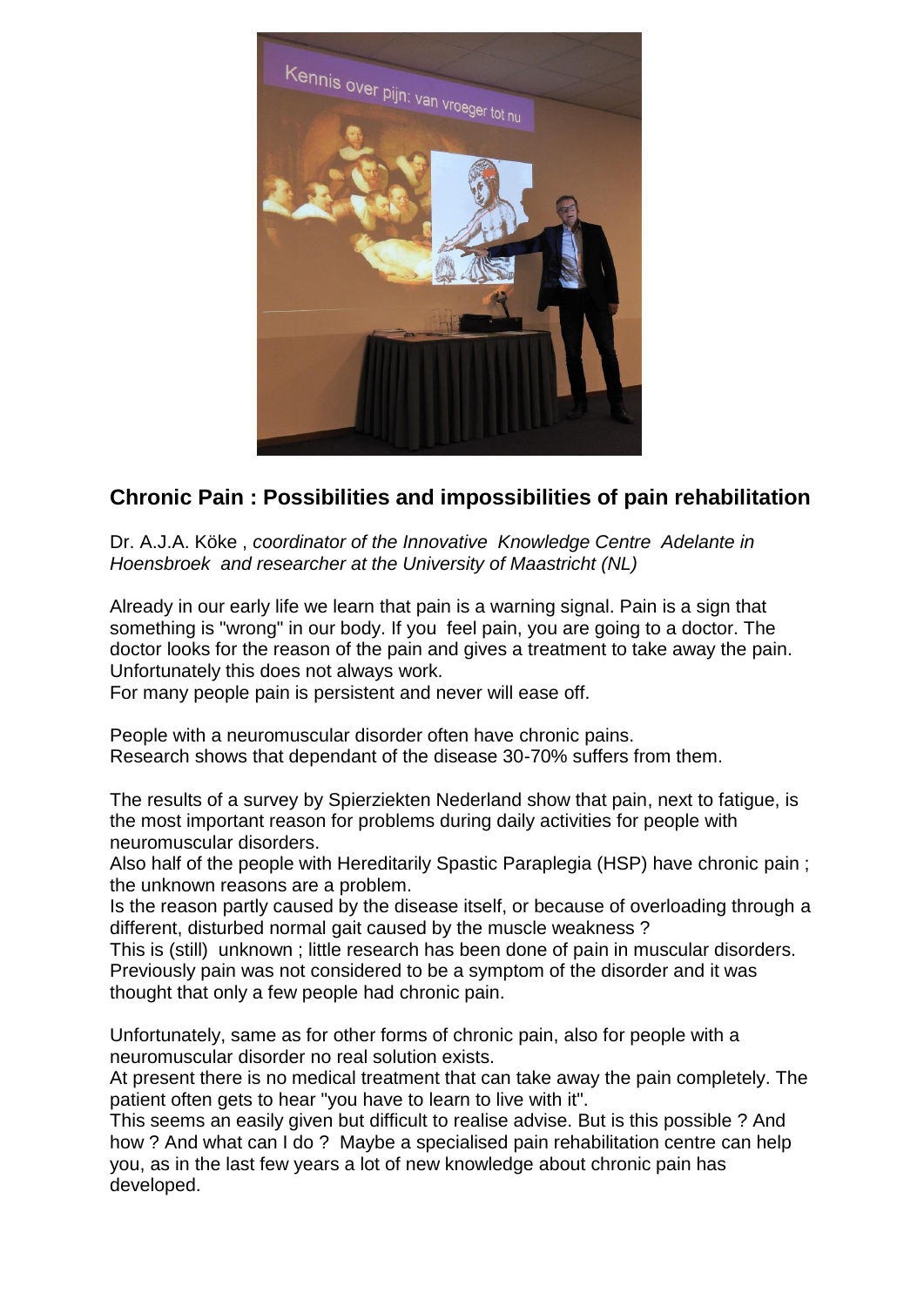We now know that pain is a complex phenomenon in which physical, psychological and social aspects play a role.

Physically there could be too much or too little movement.

Pain has an influence on your mood : the more depressed and sad you feel, the more pain you will feel.

Also the people around you can have an influence on your pain.

If people avoid you because you cannot join them when you suffer from your pain, that in return may increase that pain.

Also it will not help you if everybody always wants to assist or take care of you, or continuously warns you to be careful.

In the treatment of pain attention must be paid to all of these three aspects. The treatment is given by a multidisciplinary treatment team.

Pain rehabilitation programs are set up to learn patients to function better with their pain.

Important for the result of the program is that the patient is very well informed beforehand about what will happen, and what the possibilities and impossibilities are. In the case of a pain-rehabilitation program the terms "cognitive" and "behaviour" therapy are often used.

The term "cognitive" also relates to the way of thinking about and perception of somebody's pain.

It is known that certain ideas or views can have a negative influence on one's functioning. Thoughts like "if I move more I could damage my body even more" will result in the person being less active and avoiding certain activities. Also the idea that you can't do anything about your pain causes a feeling of powerlessness or helplessness, and may enhance the feeling of pain.

The word "behaviour" is used to indicate what a person does and doesn't do (anymore) because of the pain, or the way of doing things in itself.

Over time you develop some habits to deal with the pain. Moving will become different or may be with the aid of some sort of equipment (e.g walking aids). You may stop doing certain activities altogether.

Through the rehabilitation program thoughts and habits that people have developed and adapted can possibly change.

Maybe you can develop other thoughts and get more knowledge and insight of the pain to help you deal in a different way with it and thus reducing it.

Another possibility is that you may benefit from changing the way you do activities or planning activities and leisure time in a different way.

Of course changing of habits is not easy, and that's why the team will help and assist you with it.

A rehabilitation team consists of a rehabilitation doctor, ergo therapist, physiotherapist and psychologist.

Often also a social worker, movement therapist and nurses may have a role.

The treatment process may last about three months.

In the first weeks the treatment can be 3 to 5 times a week and will decrease gradually towards the end. Pain rehabilitation aims at optimising the quality of life.